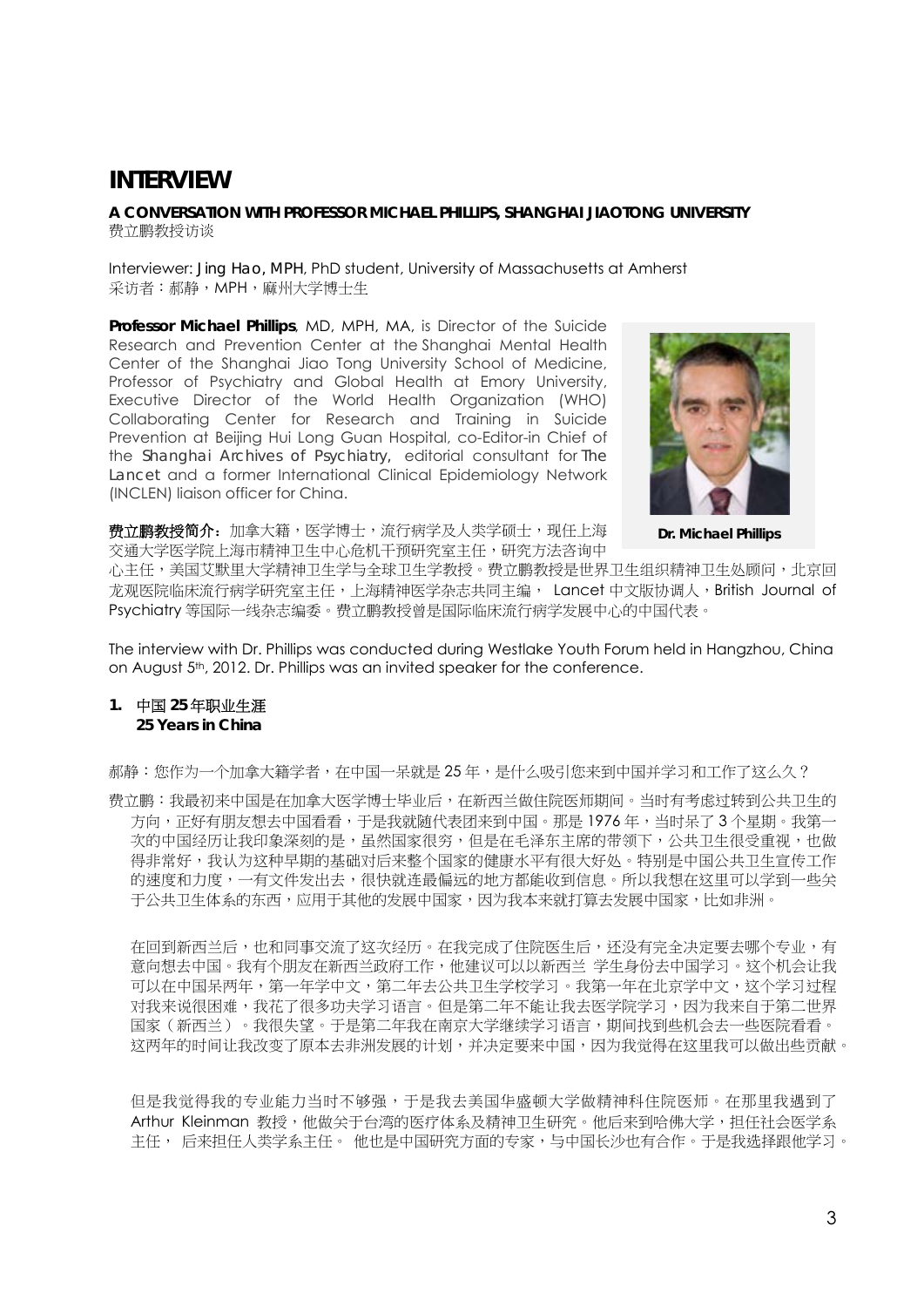在华盛顿大学期间,我完成了精神科的住院医师培训,同时在 Robert Wood Johnson Fellowship 的支持 下,获得两个硕士学位,分别是流行病学和人类学。我毕业后 1985 年回到大陆,在湖南医科大学做访问学 者两年。在此期间给精神科医生做方法学培训。两年结束后我找了全职工作,在 80 年代对一个外国人来说 也并不好找,不过我很幸运的在湖北沙市(现荆州)精神病医院找到机会,在那里从 1987 年工作到 1994 年,一开始是做精神分裂症家庭医生,同时在很多地方讲研究方法学。在此期间,我也成为国际临床流行 病学发展中心的国内代表,在成都的华西医科大和上海第一医科大(现上海复旦大学医学院)帮他们建立 临床流行病学中心,并带研究生。接下来 1994 年到 2010 年我在北京回龙观医院工作。再后来来到我现在 工作的地方—上海交大医学院精神卫生中心。回到你的问题说我为什么来到中国,我在 1978 年完成两年留 学生生活时已经定了要在中国做精神卫生方面的研究,当我于 1985 年完成了精神科医师培训之后我就回到 中国并一直在这里工作生活。

- Jing: What motivated or attracted you, a Canadian scholar, to come to study and work in China decades ago and since then have lived in China for the past 25 years?
- Dr. Phillips: I visited China for the first time in 1976 during my internship in New Zealand, after I received my MD degree in Canada. I was considering a career in public health. A friend of mine happened to be planning for a visit to China, so I tagged along with the group and came to China. I spent 3 weeks in China. It was quite impressive to me that even though the country was under-developed, the government paid a lot attention to public health and did a great job. I believe the efforts in public health at this early stage built a great foundation for the health system of the country in later years. I was especially impressed by the speed and intensity of public health communication. Once a public health directive was released, even the most remote rural areas would receive it within a very short period. I believed I could learn something about how the public health system worked in China and then apply it in other developing countries, because I had always planned to pursue my career in the developing world, such as African countries.

After finishing my internship in New Zealand, I returned to China as an international student in a two-year program — first year for language training and second year studying public health in a medical school. I spent my first year in Beijing studying Chinese, which turned out to be very difficult and I spent a lot of time learning the language. But in the second year I wasn't permitted to go to a School of Public Health because I was coming from a 'Second World' country (New Zealand). So I was quite disappointed. Instead I continued to study the language at Nanjing University in my second year, during which I was able to visit some medical centers. It was in the two years of studying in China that I made the decision to pursue my career here in China, because I knew I could do something and contribute.

However, I felt I was not ready professionally at that time, so I went to the University of Washington in the United States to further my professional training. I chose psychiatry as my specialty and enrolled in a psychiatry residency program. I met Professor Arthur Kleinman during this period. He was an expert in mental health research and had conducted research on the health care system in Taiwan. He later moved to Harvard University and became the chair of the Department of Social Medicine and, later, chair of the Department of Anthropology. I learnt a lot from him. While at the University of Washington, I completed my residency in psychiatry and subsequently finished two additional degrees – a Masters in Epidemiology and a Masters in Anthropology – with support from the Robert Wood Johnson Fellowship.

After I graduated in 1985, I came back to mainland China and became a visiting scholar in Hunan Medical University, providing research methodology training to mental health physicians. Two years later, I accepted a full-time job offer in a psychiatric hospital in Jingzhou, Hubei. It was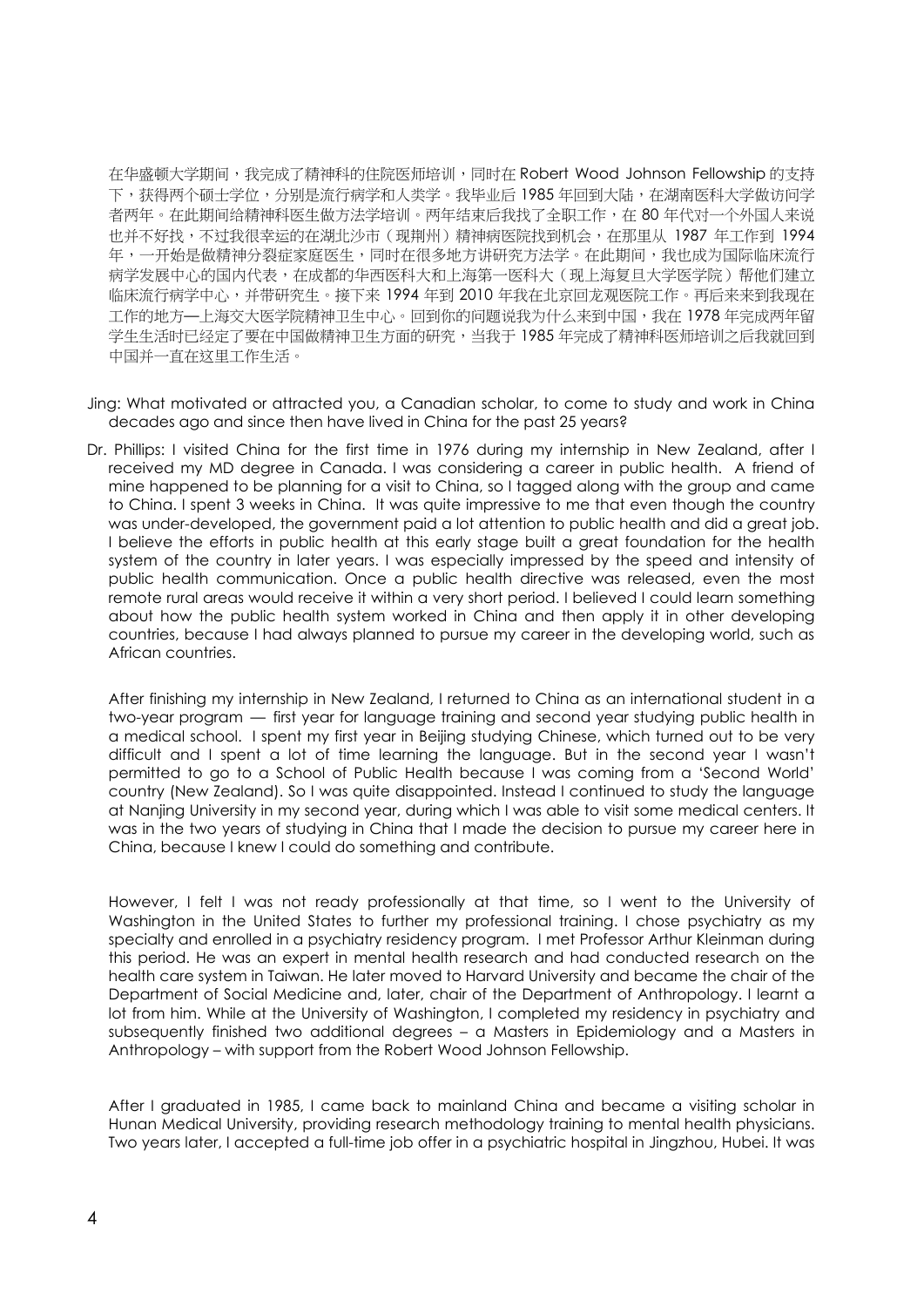not easy for a foreigner to find a job in China at that time, but I was lucky. I worked there from 1987 till 1994, as a physician doing research in schizophrenia and as a national trainer in research methodology. During this time period, I also served as the liaison officer for China in the International Clinical Epidemiology Network (INCLEN) and worked with Huaxi Medical University in Chengdu and Shanghai First Medical University (now Fudan University Shanghai School of Medicine) helping them develop their centers for Clinical Epidemiology. I subsequently worked at the Beijing Hui Long Guan Hospital from 1994 to 2010 and then moved to Shanghai where I now work in the Shanghai Mental Health Center in the Shanghai Jiao Tong University School of

*In China, mental health and suicide accounts for 20% of the total disease burden which is higher than infectious diseases, cancer, diabetes and respiratory diseases., and provider payment reforms.* 

*—Prof. Michael Phillips, Shanghai Jiaotong University* 

Medicine. Back to your question on why I came to China. I decided to pursue metal health research in China when I finished my two-year exchange-fellow study in China in 1978. After receiving additional training in psychiatry I came back to China in 1985 and have stayed here since.

## **2.** 中国精神卫生的发展和现状 **Mental Health in China**

郝静:您是中国精神卫生领域的专家,能否给我们介绍一下中国精神卫生的发展及现状?

费立鹏:当我 1985 年来到中国,那时中国的精神卫生研究还很落后,原因是复杂的。精神方面的研究并不受 到重视和尊重,也没有相关课程。精神科是属于神经科下的学科,一直到了 1994 年,精神科才成为独立的 学科,然而,当时的医学院学生毕业后不愿意分配去精神科,即使分配去精神科,也要想办法转到其它科, 没有人愿意留下,当时精神科并不受到重视,研究水平低,研究经费少。

后来情况也逐步改善,特别是最近几年。跟其他国家相比,其他国家卫生部有一大批人专门做心理卫生相 关的事情,而中国直到大概 2006 年时卫生部才有全职管理心理卫生的官员,推动精神卫生研究的发展并逐 步提高精神卫生研究的重要性,当然这也和疾病负担相关。1999 年,世界卫生总干事布伦特兰博士来中国 做了关于心理卫生工作的专题报告 , 他的报告强调了精神卫生在公共卫生领域的重要性。也是从那时起人 们开始谈论自杀的问题,在中国,精神疾病及自杀占疾病总负担的 20%,比传染病,癌症,糖尿病,呼吸 道疾病的负担都要重。之后,卫生部对精神卫生逐步重视起来,特别是 2009 年医改,精神卫生问题还是很 被重视。总体来说,目前的情况是很乐观的。虽然精神卫生的地位仍不能跟外科,内科相比,但差距在明 显缩小。现在有人自愿成为精神科大夫。

- Jing: Being an expert in the field of mental health in China, could you tell us about the recent development of mental health in China?
- Dr. Phillips: When I came to China in 1985, the research on mental health in China was very limited. There were many reasons for this. Mental health received little attention and there were no usable curriculums. Psychiatry was a subfield under Neurology and didn't become a separate discipline until 1994. At that time, medical school graduates were not willing to work in psychiatry. Psychiatry was not a priority so the quality of psychiatric research was poor and funding for Psychiatry very limited.

Mental health later received more attention, especially in recent years. Although there is still a substantial gap in this area between China and other countries. The Ministries of Health (MOH) in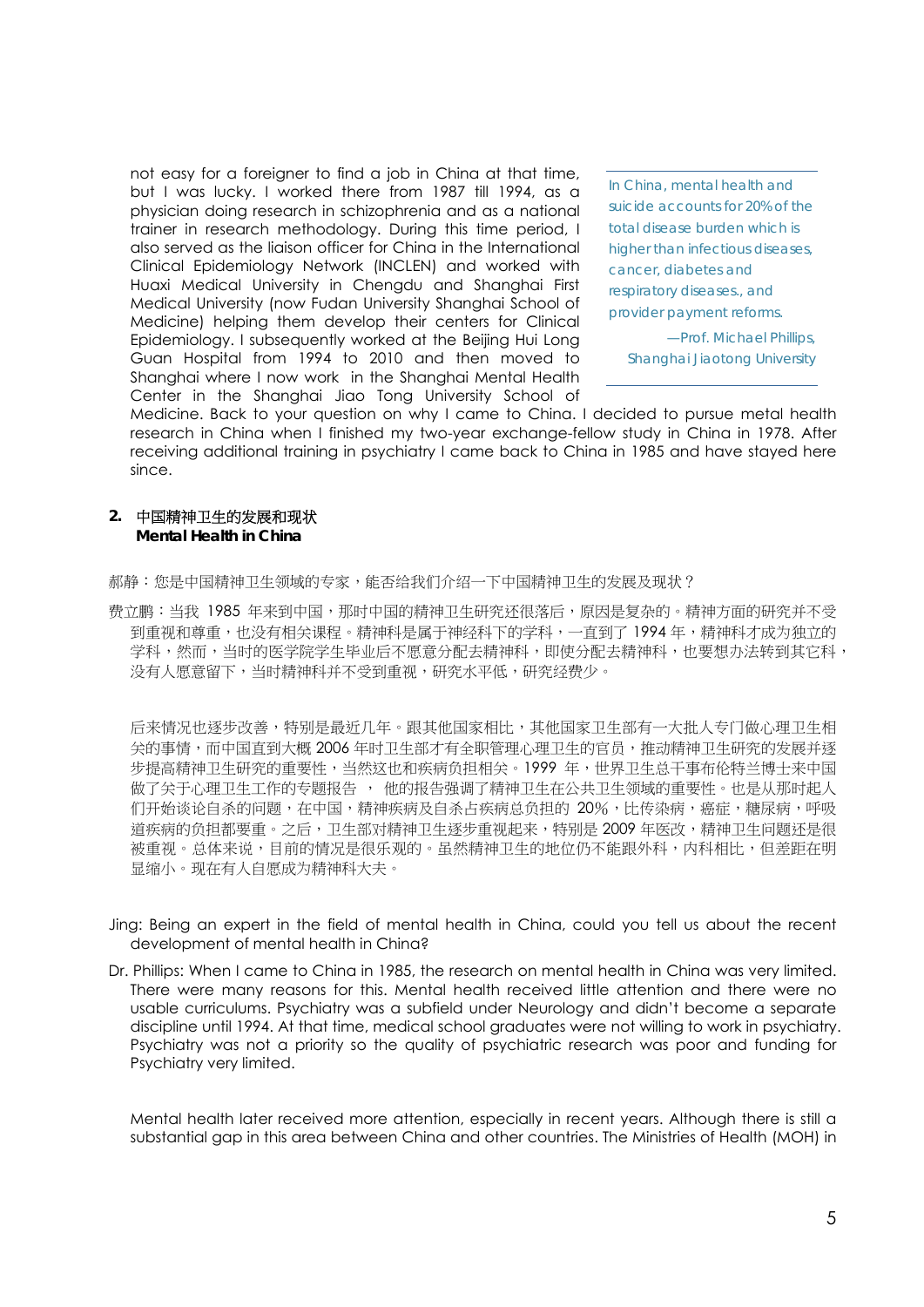other countries have a group of people who specifically work on mental health. But in China, we didn't have a full-time mental health official in the Ministry of Health until 2006. In 1999, the Director-General of WHO visited China and gave a major presentation on mental health. This highlighted the public health importance of mental health to the Chinese MOH. People started to talk about suicide since then. In China, mental health and suicide accounts for 20% of the total disease burden which is higher than infectious diseases, cancer, diabetes and respiratory diseases. The MOH gradually put more efforts on mental health, especially since the health care reform in 2009. Therefore, although psychiatry still does not enjoy a status comparable with internal medicine or surgery, but the gap has been much narrowed. Some medical students now prepare themselves to be psychiatrists, which is a sign of improvement in the field of mental health in China.

### **3.** 医改对精神卫生的具体影响 **China's Health Care Reform and Mental Health**

郝静:您刚才提到 2009 年的医改对精神卫生也有很多的关注,请为我们解释一下其中具体的影响。

- 费立鹏: 在 2009 年的医改中,政府及卫生部都很重视支持精神卫生的工作。特别是医改对包括糖尿病,高血 压及精神卫生等大病提倡社区化服务。因此,发展城市及农村社区卫生诊所并有能够提供精神卫生服务的 全科医师非常重要。所面临的巨大挑战是中国缺乏精神科医生,中国的医学院并没有系统的关于精神卫生 的教育,而且目前仍然较少人愿意选择精神科。基于四个省,63000 多样本的大型流行病学研究显示中国 17%的人群有精神卫生方面的问题,而但只有其中 5%的人看过精神科大夫。卫生部在医改中给了很明确 的方向:把钱放在社区卫生发展上,尤其是着重控制影响社会稳定的严重精神病。686 项目重点强调了严 重精神分裂症,及其他威胁他人及影响社会稳定的严重精神病人进行治疗或免费治疗,提高该人群接受服 务的比例。下一步重点将放在严重抑郁症,焦虑症等,即个人社会功能有障碍的人。中国有 1.7 亿人有精 神障碍,其中四分之一中等或严重社会功能缺失,不能工作。这四分之一的人群中只有 20%接受服务,使 另外的 80%能够接受治疗是下一步的改革重点。这些病人通常不愿意看专科大夫,因此需要在社区卫生服 务中心治疗。所以培训社区卫生服务能力非常重要。能不能很好的实施精神卫生服务社区化是个大问题, 但是卫生部有决心实现这一目标,并表示愿意支持需要的经费。
- Jing: You mentioned that the Health Care Reform of China in 2009 paid a lot of attention to mental health. Could you elaborate on this?
- Dr. Phillips: In China's Health Care Reform in 2009, the central government and MoH emphasized on mental health issues. Specifically, the reform encourages the treatments of hypertension, diabetes and mental illness in community-based health centers. Thus, it is important to develop urban and rural community-based clinics that have general physicians who are capable of providing mental health services. A critical challenge of this reform is that China still has a severe shortage of physicians who can treat patients with mental illnesses, because there is very limited systematic training in mental health in Chinese medical schools and few doctors choose psychiatry as their specialty. In a large epidemiological study of 63,000 community members from four provinces we found that 17% of the Chinese population have current mental health problems but only 5% of them had ever sought help for these problems. The MOH has given clear guidelines in the reform: invest on developing Community Health Service Centers and especially on controlling severe mental illnesses which could affect social stability. The 686 program has especially emphasized the availability of treatment or free treatment for people with schizophrenia or other severe mental illnesses who may pose a danger to others or to the community. The future efforts will focus on individuals who lost some degree of social functionality, such as those who have severe depression and anxiety. China has 170 million people who have mental disorders, one fourth of whom are moderately to severely disabled because of their mental health problems. Among these who cannot work, only 20% are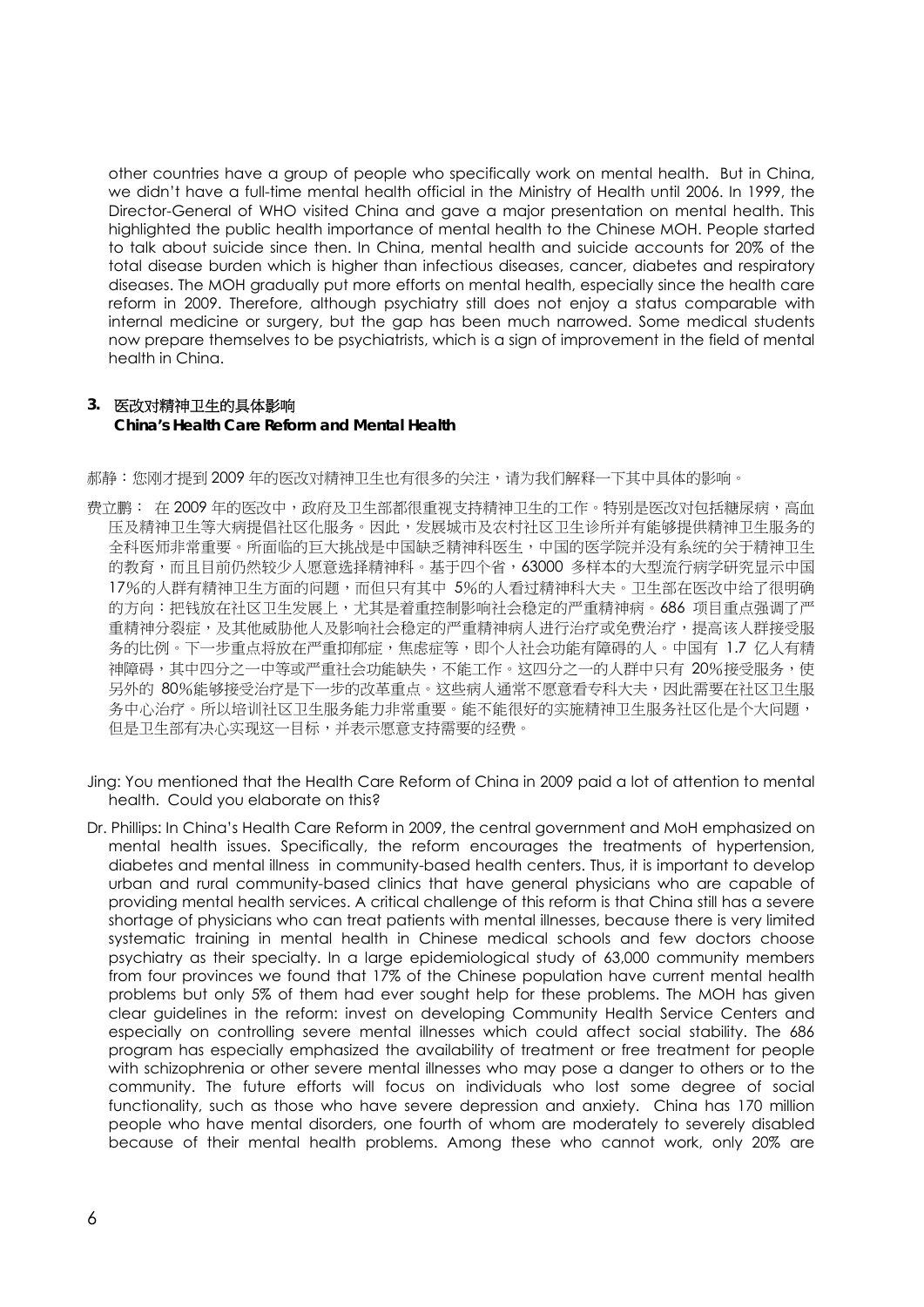receiving services. Therefore, the next step is to focus on providing treatment for the remaining 80%. These people are often unwilling to visit psychiatric services, so they will need to be treated in community health service centers. Hence, it is important to develop the capability to treat mental health patients in community-based health services. This will be a huge challenge, but the good thing is that the MOH is determined to achieve this goal and has indicated willingness to provide the required funds.

# **4.** 中国精神卫生政策发展 **Mental Health Legislation in China**

郝静:在过去的 20 年,中国关于精神卫生的法律及政策有什么重大的发展和改变?

- 费立鹏:中国关于精神卫生的政策及法律发展大部分是在司法方面,关注犯罪的问题,比如精神病患者杀人, 有没有责任,在什么情况下需要负担部分或全部责任,发展比较快。但是其他关于普通精神病管理的条例 发展很慢,中国没有这方面的法律。只有北京,上海,广州等城市有出台地方条例,比如在什么情况下接 受治疗,什么情况下可以免费治疗,工作单位有责任保护有精神问题的工作人员等。与国外作个比较,国 外很多医保对精神病治疗的报销有严格限制,因为国外担心不必要的医疗资源的浪费。但中国的将精神病 和其他疾病给予相同对待,所以如果中国患者愿意,他们并不会受限制来接受精神病方面的治疗。
- Jing: During the past 20 years, what were the major policies or legislations in the field of mental health in China?
- Dr. Phillips: The development of mental health policies and legislations was initially focused on criminal law enforcement. For example, if a patient with severe mental illness killed someone, the law determines if he/she is legally responsible, and if not, under what circumstances he/she needs to carry partial or full responsibility. However, the development of regulations on the management of non-criminal general mental problems was relatively slow. Some big cities, including Beijing, Shanghai, and Guangzhou, have their local policies on when patients are eligible for treatment, when they can receive free treatment, and employer's responsibility to protect employees with mental health problems. In western countries, health insurance normally provides restricted coverage for mental illnesses, because of the concern of wasting health resource by providing treatment for the 'worried well'. But in China, health insurance systems treat mental illness the same way as other diseases. So Chinese patients with mental illnesses are not excluded from receiving psychiatric treatment if they decide to do so.

#### 郝静:您认为中国的精神卫生政策发展方向是什么?

费立鹏:今年,在经历 20 年后,中国的精神卫生法或将出台[编者注:在与 Michael Phillips 教授的采访两个 多月后,中国精神卫生法已于 2012 年 10 月 26 号正式被全国人大常委表决通过],正在进行第三次征求意 见,如果通过就出台。这个法律出台后,原先有自己精神卫生管理条例的城市将取消原有条例,都将遵循 此法。这个法律将很有意义,现在精神病院的病人大多是强制住院,一般被家人推荐入院。出于伦理的考 虑,新的法律将要求大多数情况下自愿住院。除非对社会及他人有危害的情况下才可以由公安系统带走强 制住院。

Jing: What do you think the direction of mental health policy and legislation in China?

Dr. Phillips: It will be very exciting this year if the National Mental Health Act is passed into law [Note: Few months after the interview, China's National Congress passed the National Mental Health Act on Oct 26, 2012]. Now the proposal is under the third round of public consultations. If it passes this round, it will become legislation. If this happens, cities that previously had their own local regulations will repeal their own versions and adopt the new national law. The law is quite meaningful; it is the result of over 20 years of hard work. Currently, patients admitted to